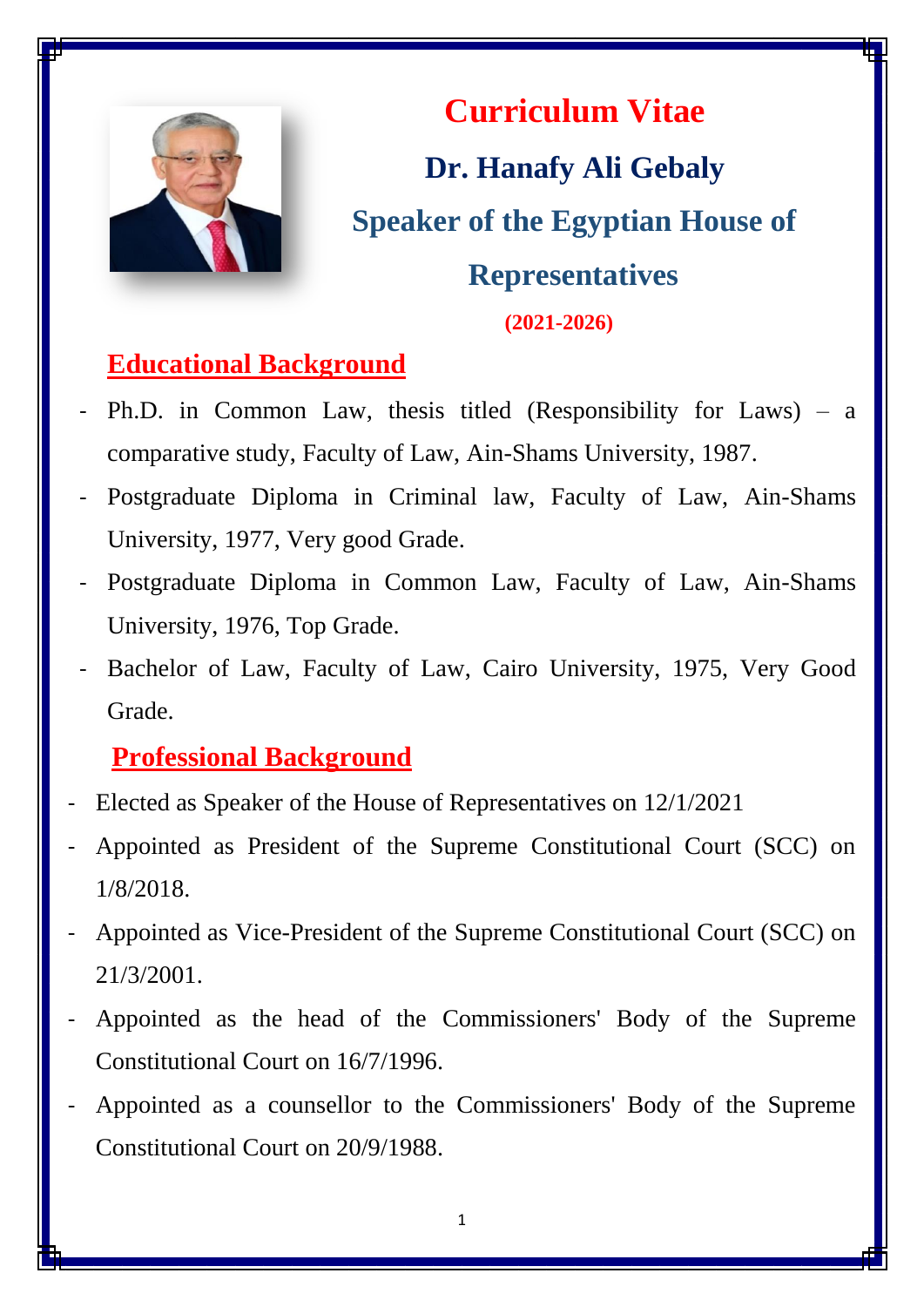- Appointed as an assistant counsellor to the Commissioners' Body of the Supreme Constitutional Court on 30/10/1983.
- Appointed as an assistant counsellor, category (B), to the State Council on 9/3/1982.
- Appointed as a deputy judge in the State Council on 29/7/1979.
- Appointed as a delegate in the State Council on 29/11/1978.
- Appointed as a deputy public prosecutor on  $6/8/1978$ .
- Appointed as an assistant public prosecutor on  $26/6/1977$ .
- Appointed as an associate public prosecutor on  $28/3/1976$ .

#### **Work Experience**

- Elected as Secretary-General of the Union of Arab Constitutional Courts and Councils in 10/2011.
- Headed the technical office of the Supreme Constitutional Court (2001- 2004).
- Joined the Commissioners' Body of the Supreme Constitutional Court in 10/1983.
- Worked as a State Commissioner to the State Presidency and the Cabinet at the State Council in 10/1982.
- Worked at the Fatwa (legal advice) department for the State Presidency and governorates at the State Council in 12/1978.
- The district prosecution authority of Al-Zaytoun in 10/1976.
- The district prosecution authority of Hadaiq Al-Quba in 7/1976.
- Department of East Cairo public prosecution in 4/1976.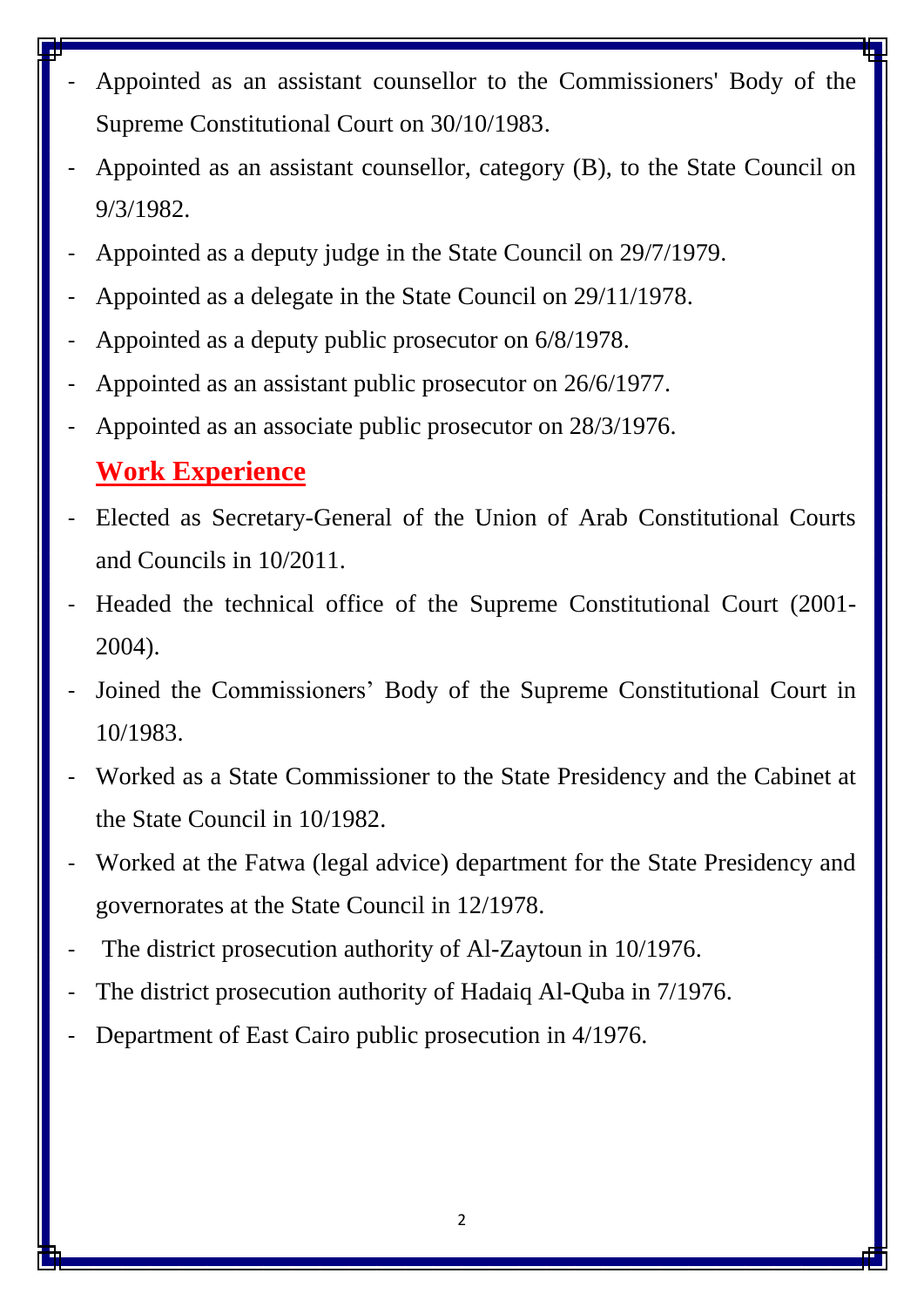## **Delegation and Secondment**

- Seconded as a counsellor to the Constitutional Court of the Kingdom of Bahrain from 15/2/2004 to 28/12/2005, then from 1/9/2007 till 28/6/ 2011, then as a Constitutional Expert from 8 to 10/2020.
- Seconded to the State of Qatar as a legal expert from 25/10/1988 till 30/6/1994.
- Delegated as a member of the Judicial Committee for Agrarian Reform in Tanta on 1/10/1982.
- Delegated from the State Council to the Supreme Constitutional Court from 22/5/1982 till the date of his appointment therein on 30/10/1983.

#### **Teaching and Lectures**

- Faculty of Law, Cairo University.
- Faculty of Law, Ain-Shams University.
- Faculty of Postgraduate Studies for Environment Research, Ain-Shams University.
- National Centre for Judicial Studies.
- National Centre for Social and Criminal Research.
- United Nations Development Program (UNDP) in cooperation with the Ministries of Foreign Affairs and Justice (Project of Capacity Building in the field of Human Rights).

#### **Studies Abroad:**

The Egyptian State Council scholarship in cooperation with the French Council of State through 1982, at the International Institution of Public Administration, section: administrative litigation, Paris, **L'lnstitut International D'Administration Publique (IIAP). Section:"Contentieux Administratif".**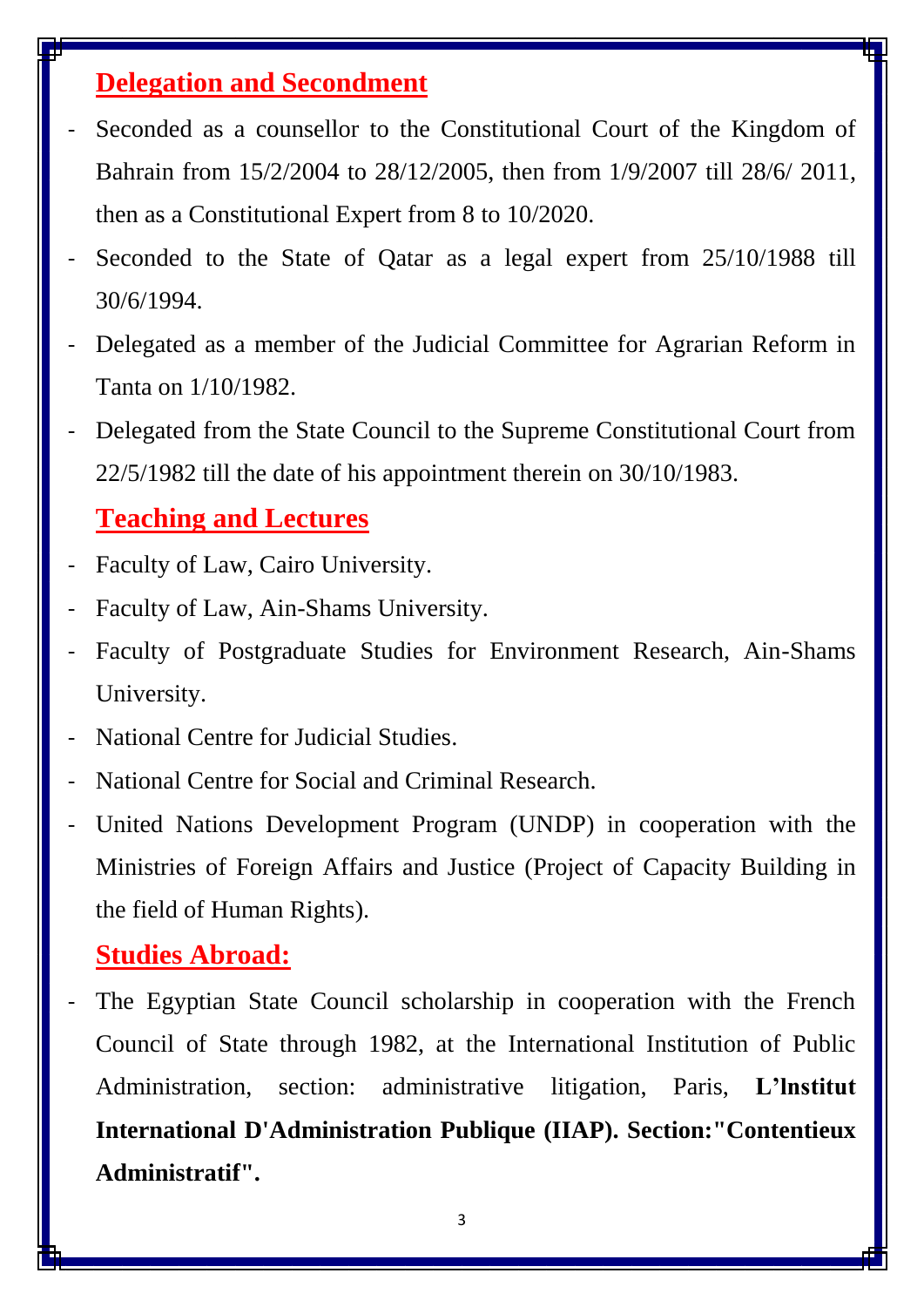## **Other Qualifications:**

- Obtained a Bachelor of Commerce, Accounting Division, Cairo University (5/1970), Very Good grade.

#### **Honors:**

- He was awarded the Order of the Republic, First Class (7/2019). **Military Service:**
- He had the privilege of performing the military service as a reserve officer with the rank of captain and of participating in the glorious war of **October 1973** (1970-1975).

# **Regional and International Judicial Activity**

He was elected as Secretary General of the Union of Arab Constitutional Courts and Councils (2011-2018). During this period, he organized meetings of the Union's bodies in Morocco (9/2012), (2/2014), Kuwait (3/2015), Cairo (4/2016), Jordan (5/2016), Cairo (5/2017), (12/2017), (4/2018). He represented the Union in the plenary sessions of the Venice Commission, (3/2012) and (12/2012), the activities of the workshop on the Constitutional Process and Democracy: Experiences and Perspectives) in Morocco (29-30 /3/2012), and the signing of the cooperation agreement between the Union and the Ibero-American Association for the Constitutional Judiciary (3/2014). He attended the  $3<sup>rd</sup>$  meeting of the World Conference on Constitutional Justice in Seoul, South Korea  $(9/2014)$ , the  $4<sup>th</sup>$ Inter-Cultural Workshop on Democracy in Rome, Italy (10/2014), the Arab Regional Community in Beirut, which was organized by the Lebanese Constitutional Council (11/2014), the Conference on Arab Constitutional Courts and Councils in the Dead Sea, Jordan  $(2/2016)$ , the  $11<sup>th</sup>$  congress of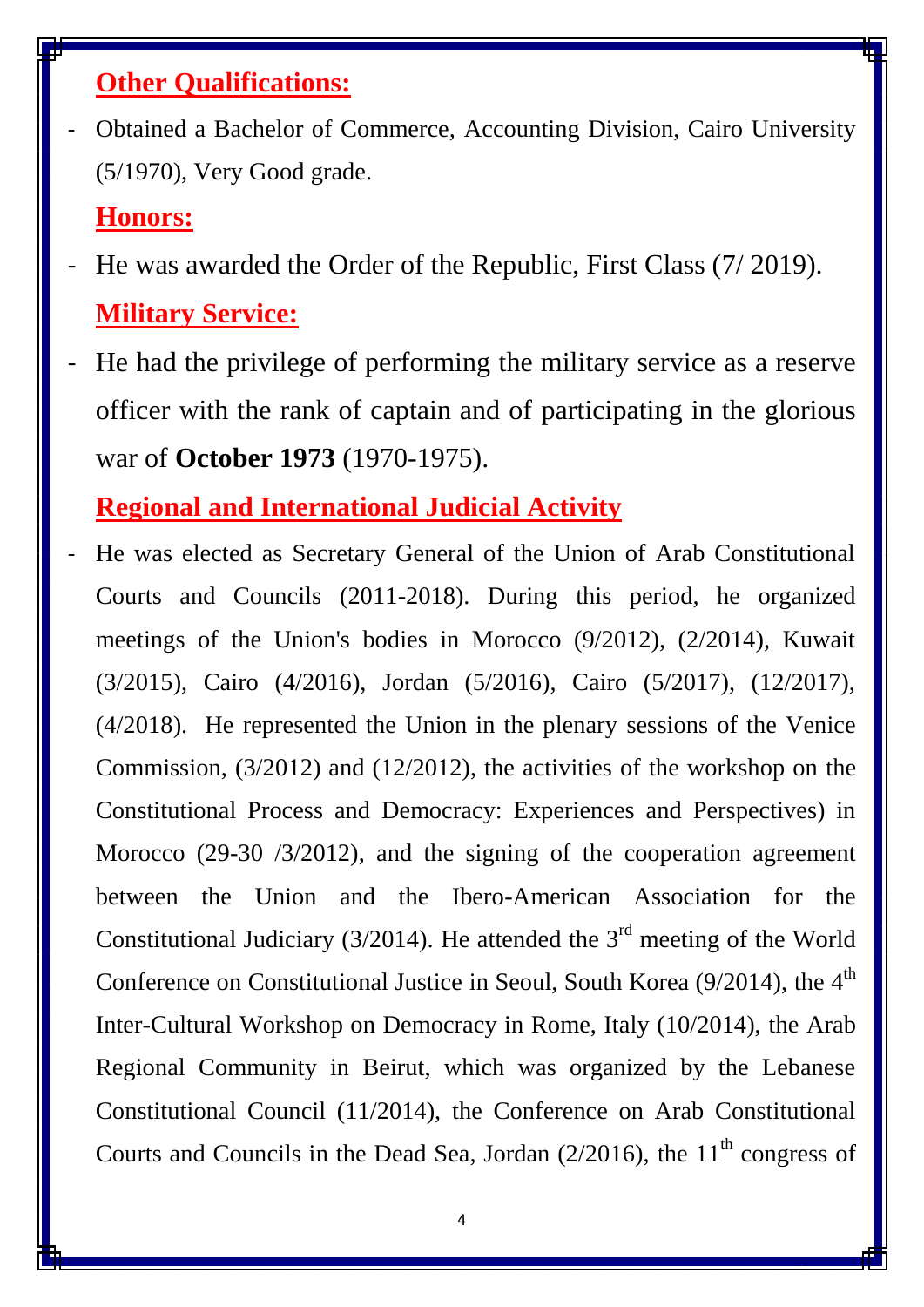the Bureau of the World Conference on Constitutional Justice in Venice  $(3/2017)$ , the 4<sup>th</sup> session of the General Assembly of the Conference of African Constitutional Control Bodies in South Africa  $(4/2017)$ , the  $4<sup>th</sup>$ Congress of the World Conference on Constitutional Justice in Lithuania (9/2017), the  $13<sup>th</sup>$  meeting of the Bureau of the World Conference on Constitutional Justice in Venice under the umbrella of the Union (3/2017). He also attended the signing ceremony of the Memorandum of Understanding between the Egyptian Supreme Constitutional Court and the Jordanian Constitutional Court in Amman, Jordan (4/2018).

### **Researches and Publications:**

#### **In Arabic:**

- **Responsibility for Laws - A Comparative Study - Library of the Faculty of Law, Ain-Shams University.**
- **Constitutional Control of Legislation - Library of the National Center for Judicial Studies and the Library of the National Center for Social and Criminal Research.**
- **Constitutional Control of Legislation in Egypt (The Constitutional Magazine) issued by the Egyptian Supreme Constitutional Court (a series of articles):**
- **Constitutional Control- first year- first issue.**
- **Jurisdiction and procedures of the constitutional case- first yearsecond issue.**
- **The Interest in the constitutional case- first year- third issue.**
- **Formal violations of the Constitution in the constitutional case- first year- fourth issue.**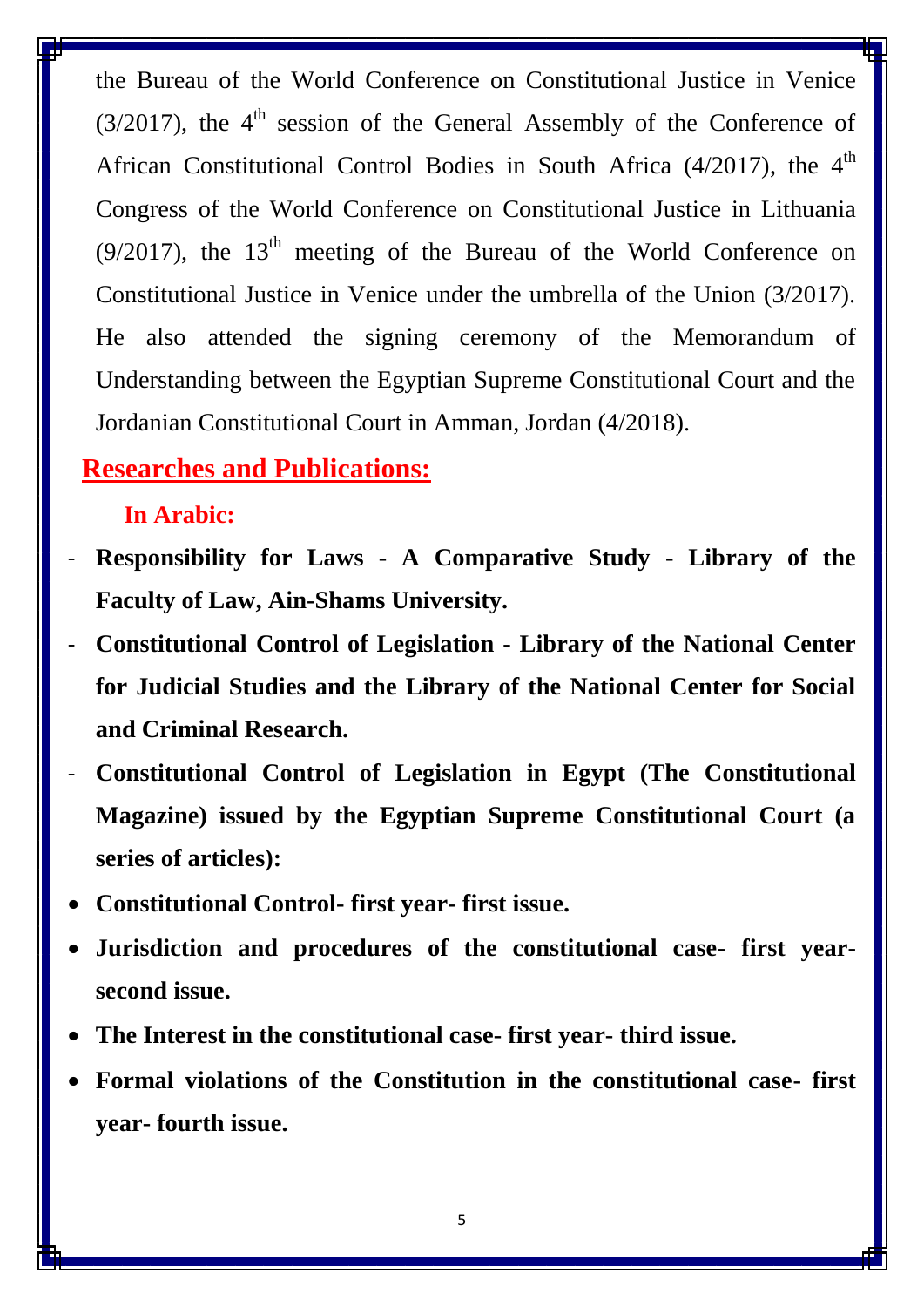- **Substantive violations of the Constitution in the constitutional casesecond year- fifth issue.**
- The role of the Supreme Constitutional Court in resolving jurisdiction **disputes – Judges' Club Magazine in Egypt.**
- The role of the Supreme Constitutional Court as a fortress of **legitimacy.**
- **The most important principles of the Supreme Constitutional Court regarding human rights in the Egyptian Constitution.**
- **Principles and Rulings of the Constitutional Court in the Kingdom of Bahrain - from the beginning of 2007 until the end of 2009.**
- **The Egyptian Constitution: Developments and Future Prospects, a workshop on the constitutional process and democracy: experiences and perspectives, Morocco on 29-30/3/2012.**
- **Recommendations of the Union's Secretary-General on the draft law of establishing and organizing the Constitutional Court in the Kingdom of Morocco, the symposium was organized by the Constitutional Council of the Kingdom of Morocco in cooperation with the European Commission for Democracy through Law (the Venice Commission) and on the topic of (exception of the unconstitutionality of the law), reception and seminars center, Riyadh district, Rabat, Kingdom of Morocco (29-30 / 11/2012).**